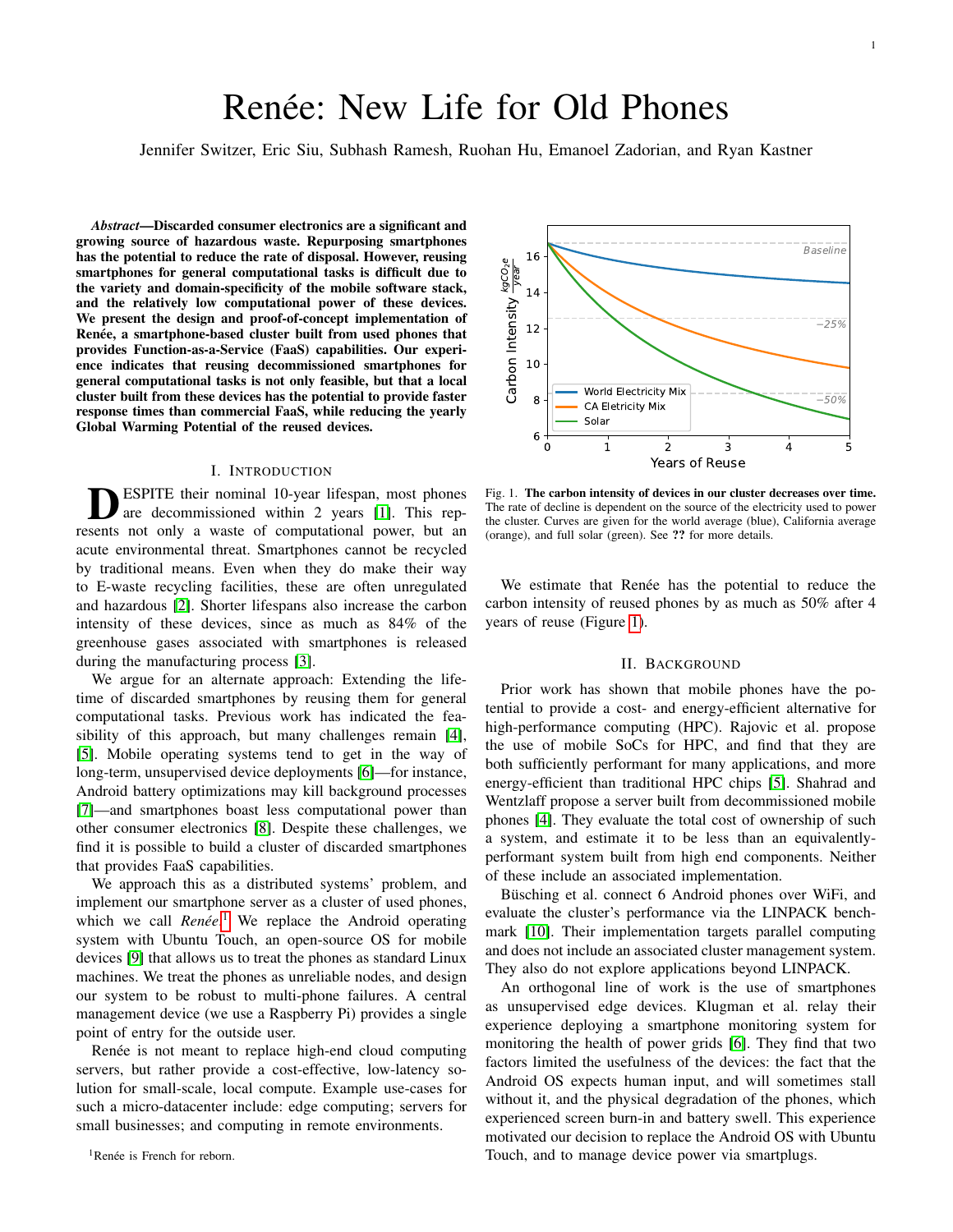

<span id="page-1-0"></span>Fig. 2. High-level system diagram. An outside user should be able to treat our system as any other FaaS.

# III. RENEE´

A high-level overview of the cluster is presented in Figure [2.](#page-1-0) It consists of three primary components:

- 1) A central manager that is responsible for managing power to and distributing tasks amongst the phones
- 2) The phone bank itself, a collection of used smartphones repurposed for our project
- 3) A collection of smartplugs (one for each phone), which allow the manager to control power to each device

The manager is a designated machine that provides a single point of entry to the cluster. It maintains a list of all currently active phones and their status, which includes battery level, storage use, and CPU utilization. The phones communicate this information to the manager via regular heartbeats.

Outside users submit jobs to the manager. Each submitted job consists of a zip file of the code to be executed, and metadata including the job's max runtime.

The manager then distributes the received tasks amongst the phones in ascending order of CPU utilization (e.g., the phone with the lowest utilization will be assigned a job first).

In addition to assigning jobs to devices, the manager also deals with phone-level and job-level failures.

Unreachable Phone: Phones send regular heartbeats to the manager. If the manager does not receive any heartbeats from a given phone for 2 seconds, it considers that phone to be inactive. No jobs will be assigned to the phone until a subsequent heartbeat is received from it.

Runaway Tasks: Every submitted job has a configured max run-time defined by the end user. The manager uses this property to periodically scan for jobs running past their configured max run-time. When this happens, the manager instructs the device to kill the job and reschedules it.

Phones listen for new task submissions from the manager. Upon receiving a submission, the phone checks the resource requests, and decides whether or not it is capable of running the job. It returns a job ACCEPT/REJECT message accordingly. Once the job is completed, the phone returns the result to the manager.

Power management is accomplished via network-connected smartplugs. When a phone's battery falls below 25% (as reported by the heartbeats), the manager sends an ON signal to the smartplug associated with the device; when the battery reaches 75%, an OFF signal is sent. This maintains the battery

level of all phones between 20%-80%, avoiding low battery levels while minimizing charge time.

Renée's centralized design does present a single point of failure: if the manager dies, the entire cluster becomes unavailable. However, the cluster is robust to the failure of any number of phones. Given our choice of hardware, we believe this is a reasonable trade-off, since we expect the used phones to fail quite often, and the management device to fail rarely.

# IV. IMPLEMENTATION

### *A. Hardware*

Our management device is the Raspberry Pi 4 Model B with 8 GB of RAM, and we use the Wyze Indoor Smart Plug. Our development phones are LG Nexus 4's with 16 GB of disk space. They contain a Qualcomm Snapdragon S4 Pro APQ8064 SoC with a 1.5 GHz quad-core Krait CPU, and 2 GB of RAM. The Raspberry Pi communicates with the smart plugs via the If This Then That platform, and with the phones directly over WiFi via the local area network.

## *B. Mobile OS*

We replace the phones' native Android with Ubuntu Touch's Nexus 4 distribution [\[9\]](#page-3-8), which is built on version 3.4.0 of the Linux kernel. To set up the OS for development, we:

- 1) Reconfigure the file system to be writable.
- 2) Repartition the disk to allocate 6 GB to system folders (this leaves 10 GB for user data).
- 3) Install several common Python packages required by our benchmarking suite.

We otherwise leave the OS unaltered.

### *C. Manager*

*1) Initialization:* At startup, the manager creates a local database for tracking the status of phones and jobs. It initializes a SocketIO server to listen for heartbeat messages from the phones, and job submissions from the end user.

*2) Persistent State:* The manager maintains the state of all phones in terms of CPU usage, active status, and cooperation. The CPU usage of a phone is defined as the average of the three most recent values reported via heartbeat.

Phones are considered active so long as they send regular heartbeats. If a phone fails to send a heartbeat, it is marked as inactive until the next heartbeat is received.

Lastly, cooperation (or lack thereof) is determine by the number of times a phone has failed to acknowledge a job, or failed to finish a job that it did acknowledge. Too many failures causes the phone to be marked as uncooperative, and automatically decommissioned. Decommissioned phones are disconnected from power, removed from the database, and flagged for later inspection (e.g. by a human operator).

*3) Runtime:* The manager maintains two main threads: one for accepting job submissions, and one for receiving heartbeats from the phones. When a job submission is received (via an HTTP POST request), the manager makes a local save of the job details (zip file and metadata), then forwards the job onto the least occupied active phone. If that phone fails to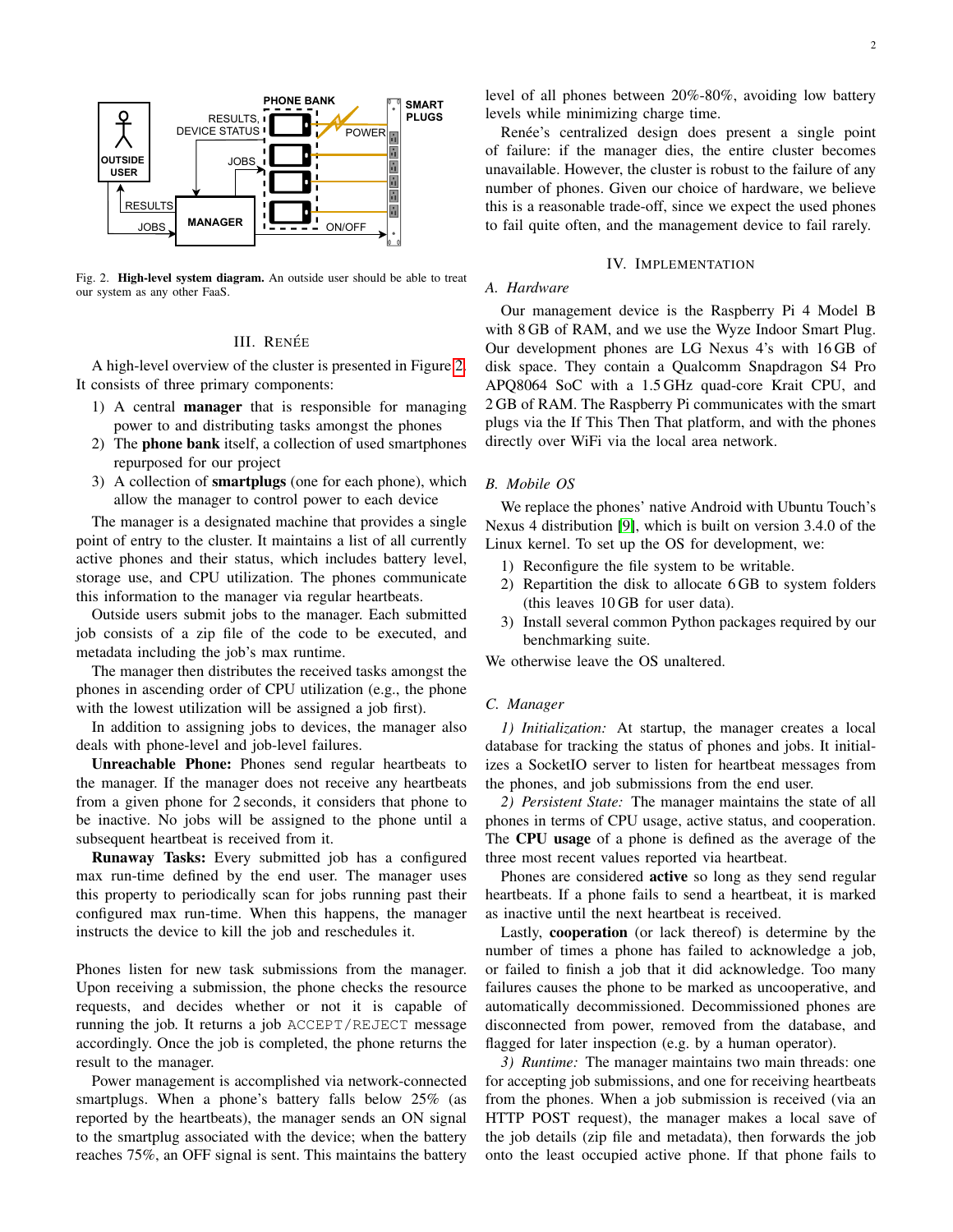

<span id="page-2-3"></span>Fig. 3. Cluster response time for our fib benchmark submitted to Renée (bars) and AWS Lambda (dotted line). All results are mean over 10 iterations. Orange is useful work; blue and purple are overhead.

acknowledge the job, or if the job fails, another device is selected, and so on until a result is returned. The manager forwards completed results back to the end user.

#### *D. Phone Client*

The phone client consists of contains two threads: one for sending heartbeat messages, and one for listening for and executing job submissions. The heartbeat thread first sends an HTTP POST request with the phone's device ID and associated smartplug key. After that, heartbeat messages are sent every 300 ms. The second thread listens for SocketIO messages containing job submissions. After receiving a job, the phone returns a task\_acknowledgement, and then starts execution. All submitted code contains a main.sh entrypoint within the zipped folder, which the device invokes.<sup>[2](#page-2-0)</sup> On completion, the phone returns a succeed or fail message.

Our cluster management code is available publicly here: [https://github.com/jfswitzer/The](https://github.com/jfswitzer/The_Renee_Project)\_Renee\_Project.

## V. EVALUATION

## *A. CPU Benchmarking*

After replacing Android with Ubuntu Touch, we measure the individual performance of our Nexus 4 development phones across several benchmarks (Table [I\)](#page-3-10) and find that they are capable of performing many common computational tasks.

We further compare their performance against a modern  $(2020)$  laptop<sup>[3](#page-2-1)</sup>, and find that the phones are 9-16x slower than the laptop. This is to be expected, since the Nexus 4's have 8x less RAM than the laptop, and cost approximately 40x less.

#### *B. Response Time*

We define the response time of the datacenter to be the time elapsed between job submission to the manager, and the return



<span id="page-2-4"></span>Fig. 4. Power draw over time, with events marked at the dotted lines. Data gathered via powerstat for a phone calculating the  $40^{th}$  fibonacci number. Results were smoothed using a moving average with a window size of 4.5 seconds.

of a completed result to the end user. We use this metric to compare Renée's responsiveness to that of AWS Lambda, a commercial FaaS provider.

*1) Experimental Setup:* We use the fib benchmark (described in Table [I\)](#page-3-10) as our test function.

To run the test function on Renée, we modify our cluster code slightly to fix which phone is assigned the job. We set up the cluster with one of our laptops acting as the end user. We use the bash time command to measure the total time elapsed between submitting the job to the manager, and the receipt of the result. We also benchmark the time elapsed for the phone to perform the computation alone, and for it to set up and take down the environment for the computation.[4](#page-2-2)

We run the same experiment on AWS by copying our fib code into a Python Lambda function that we trigger via a REST API. We present the response time from CloudWatch.

*2) Results:* Figure [3](#page-2-3) summarizes the results. For the fib job, Renée's response time is  $1.5-1.9x$  faster than AWS Lambda. The majority of this time is spent actually performing the computation. The overhead added by cluster management and environment setup/take down adds an additional 0.44- 0.76 seconds.

# *C. Reliability & Recovery*

Renée remains available as long as the manager and at least one phone are functional, although the capacity of the cluster scales with the number of phones. When a failure happens midway through a job, Renée recovers quickly, within 3 seconds for a single phone failure. In the case of no active phones, the submitted job is saved until a device comes online. If no phones are registered to the cluster, an error message is returned to the user within 0.6 seconds.

### *D. Energy Analysis*

We measure the energy consumption of one of our development phones for a full cycle of start-up, registration, job

<span id="page-2-0"></span> $2$ This is similar to the format expected by AWS Lambda, which requires a zip file with a known entrypoint.

<span id="page-2-1"></span><sup>&</sup>lt;sup>3</sup>A Lenovo ThinkPad X1 Carbon Gen 8 with an Intel(R) Core(TM) i7-10610U CPU @ 1.80 GHz and 16GB RAM.

<span id="page-2-2"></span><sup>&</sup>lt;sup>4</sup>For our implementation, this means unzipping the received code, creating and deleting temporary folders, and packaging the result.